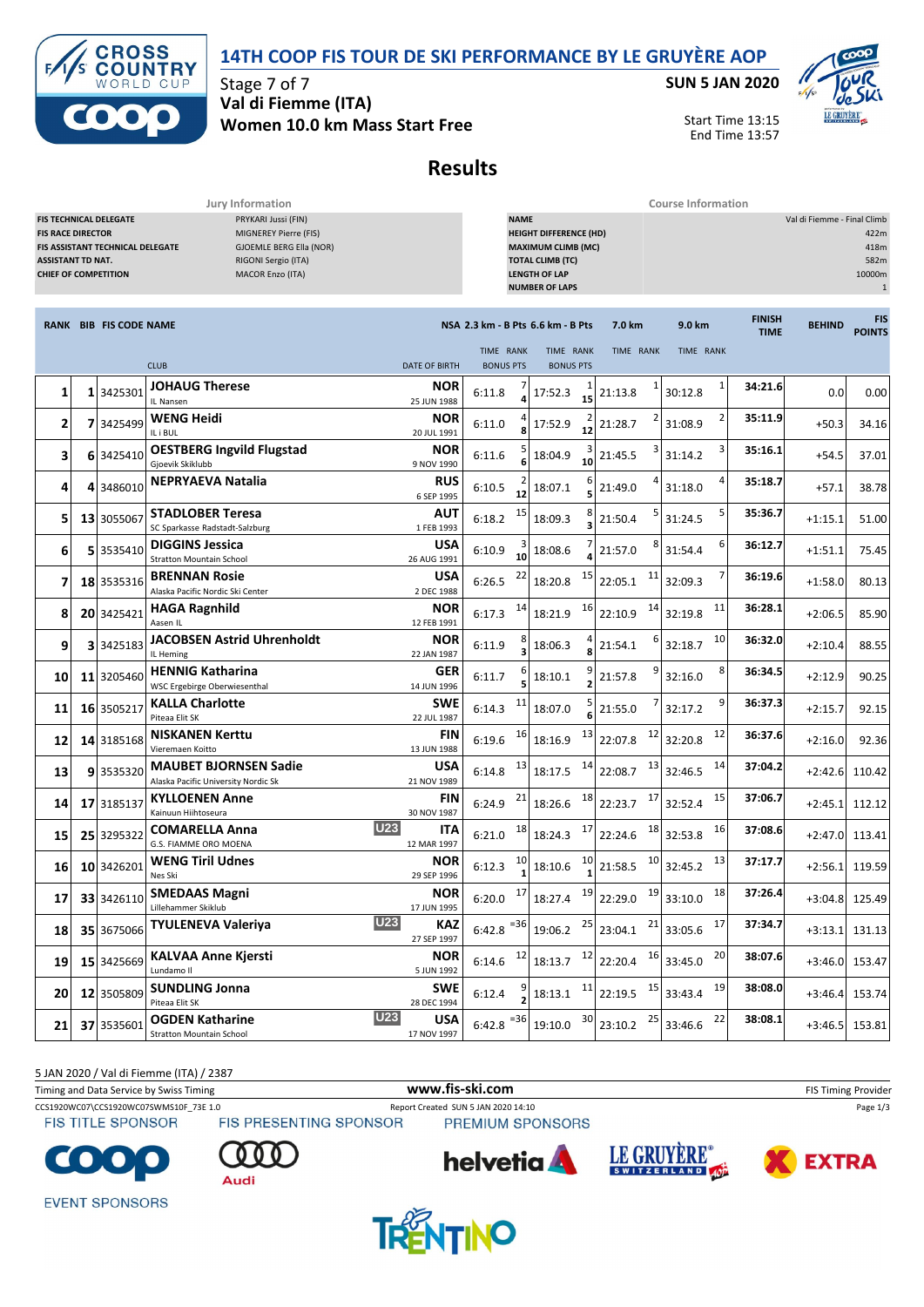## **14TH COOP FIS TOUR DE SKI PERFORMANCE BY LE GRUYÈRE AOP**



Stage 7 of 7 **Val di Fiemme (ITA) Women 10.0 km Mass Start Free** **SUN 5 JAN 2020**



Start Time 13:15 End Time 13:57

## **Results**

|    | RANK BIB FIS CODE NAME |                                                   |                                         | NSA 2.3 km - B Pts 6.6 km - B Pts | 7.0 km<br>9.0 km |                  | <b>FINISH</b><br><b>TIME</b> | <b>BEHIND</b> | <b>FIS</b><br><b>POINTS</b> |           |        |
|----|------------------------|---------------------------------------------------|-----------------------------------------|-----------------------------------|------------------|------------------|------------------------------|---------------|-----------------------------|-----------|--------|
|    |                        |                                                   |                                         | TIME RANK                         |                  | TIME RANK        | TIME RANK                    | TIME RANK     |                             |           |        |
|    |                        | <b>CLUB</b>                                       | <b>DATE OF BIRTH</b>                    | <b>BONUS PTS</b>                  |                  | <b>BONUS PTS</b> |                              |               |                             |           |        |
| 22 | 22 3485849             | <b>NECHAEVSKAYA Anna</b>                          | <b>RUS</b><br>21 AUG 1991               | 6:32.1                            | 26               | 22<br>19:03.0    | 20<br>23:01.1                | 24<br>33:50.4 | 38:08.3                     | $+3:46.7$ | 153.95 |
| 23 | 31 3675035             | <b>SHEVCHENKO Anna</b>                            | <b>KAZ</b><br>4 AUG 1993                | 6:34.2                            | 29               | 24<br>19:05.1    | 22<br>23:05.8                | 23<br>33:49.6 | 38:19.6                     | $+3:58.0$ | 161.62 |
| 24 | 26 3486213             | <b>DURKINA Lidia</b>                              | <b>U23</b><br><b>RUS</b><br>11 SEP 1997 | 6:40.8                            | 33               | 29<br>19:09.5    | 24<br>23:08.1                | 21<br>33:45.3 | 38:20.8                     | $+3:59.2$ | 162.44 |
| 25 | 34 3505956             | <b>ROENNLUND Elina</b><br>Ifk Umeaa               | <b>SWE</b><br>14 OCT 1996               | 6:27.4                            | 24               | 21<br>19:00.7    | 30<br>23:14.5                | 27<br>34:08.0 | 38:25.6                     | $+4:04.0$ | 165.70 |
| 26 | 27 3195219             | <b>CLAUDEL Delphine</b><br>La Bressaude           | <b>FRA</b><br>23 MAR 1996               | 6:24.5                            | 20               | 23<br>19:04.2    | 31<br>23:15.7                | 26<br>34:03.0 | 38:26.1                     | $+4:04.5$ | 166.04 |
| 27 | 19 3486314             | <b>KIRPICHENKO Yana</b>                           | <b>RUS</b><br>22 JAN 1996               | 6:32.5                            | 27               | 26<br>19:07.1    | 26<br>23:11.4                | 25<br>34:00.8 | 38:40.8                     | $+4:19.2$ | 176.02 |
| 28 | 42 3515087             | van der GRAAFF Laurien<br><b>TG Hutten</b>        | <b>SUI</b><br>14 OCT 1987               | 6:39.5                            | 32               | 33<br>19:20.5    | 32<br>23:27.7                | 29<br>34:24.1 | 38:48.1                     | $+4:26.5$ | 180.98 |
| 29 | 39 3155324             | <b>JANATOVA Katerina</b><br><b>DUKLA Liberec</b>  | <b>U23</b><br><b>CZE</b><br>13 MAR 1997 | 6:31.6                            | 25               | 28<br>19:09.3    | 29<br>23:14.2                | 28<br>34:15.8 | 39:07.2                     | $+4:45.6$ | 193.95 |
| 30 | 30 3486232             | <b>GOLOVAN Diana</b>                              | <b>RUS</b><br>9 APR 1994                | 6:58.9                            | 41               | $=40$<br>19:59.7 | 37<br>24:05.0                | 32<br>34:37.3 | 39:14.1                     | $+4:52.5$ | 198.63 |
| 31 | 36 3045076             | <b>YEATON Jessica</b>                             | <b>AUS</b><br>21 NOV 1991               | 6:42.2                            | 35               | 27<br>19:08.3    | 23<br>23:07.2                | 30<br>34:27.8 | 39:20.3                     | +4:58.7   | 202.84 |
| 32 | 21 3485862             | <b>ZHAMBALOVA Alisa</b>                           | <b>RUS</b><br>13 SEP 1994               | 6:33.9                            | 28               | 31<br>19:10.3    | 28<br>23:12.4                | 31<br>34:36.5 | 39:35.8                     | $+5:14.2$ | 213.37 |
| 33 | 38 3185633             | <b>NISSINEN Vilma</b><br>Vuokatti Ski Team Kainuu | <b>U23</b><br><b>FIN</b><br>19 NOV 1997 | 6:37.2                            | 30               | 32<br>19:15.7    | 33<br>23:32.4                | 34<br>35:09.7 | 39:53.5                     | $+5:31.9$ | 225.39 |
| 34 | 32 3505800             | <b>DAHLQVIST Maja</b><br>Fauln-Borlaenge SK       | <b>SWE</b><br>15 APR 1994               | 6:26.9                            | 23               | 20<br>18:39.2    | 27<br>23:12.1                | 35<br>35:17.6 | 40:00.3                     | $+5:38.7$ | 230.01 |
| 35 | 28 3486471             | <b>ZHEREBYATEVA Anna</b>                          | <b>U23</b><br><b>RUS</b><br>24 FEB 1997 | 6:51.1                            | 40               | 38<br>19:49.4    | 36<br>23:59.4                | 33<br>35:08.1 | 40:14.7                     | $+5:53.1$ | 239.78 |
| 36 | 40 3675049             | <b>BYKOVA Irina</b>                               | <b>KAZ</b><br>6 JUL 1993                | 6:43.8                            | 38               | 39<br>19:53.7    | 39<br>24:14.5                | 37<br>35:42.3 | 40:25.9                     | $+6:04.3$ | 247.39 |
| 37 | 29 3665121             | <b>SERONOSOVA Polina</b>                          | <b>BLR</b><br>22 JAN 1993               | 6:38.1                            | 31               | 34<br>19:22.0    | 34<br>23:56.9                | 36<br>35:34.8 | 40:36.0                     | $+6:14.4$ | 254.25 |
| 38 | 24 3205491             | <b>FRAEBEL Antonia</b><br>WSV Asbach              | <b>U23</b><br><b>GER</b><br>25 JAN 1997 | 6:41.8                            | 34               | 36<br>19:37.0    | 38<br>24:06.9                | 39<br>36:01.1 | 40:45.7                     | $+6:24.1$ | 260.84 |
| 39 | 23 3295000             | <b>BROCARD Elisa</b><br>C.S. ESERCITO             | ITA<br>27 OCT 1984                      | 6:23.9                            | 19               | 35<br>19:23.1    | 35<br>23:57.9                | 38<br>35:52.4 | 40:50.2                     | $+6:28.6$ | 263.89 |
| 40 | 41 3675060             | <b>SHALYGINA Kseniya</b>                          | <b>U23</b><br><b>KAZ</b><br>5 SEP 1998  | 6:45.9                            | 39               | $=40$<br>19:59.7 | 40<br>24:39.1                | 40<br>36:41.5 | 41:52.8                     | $+7:31.2$ | 306.40 |
| 41 | 2 3565062              | <b>LAMPIC Anamarija</b><br>TSK Triglav Kranj      | <b>SLO</b><br>17 JUN 1995               | 6:09.9                            | 15               | 37<br>19:45.1    | 41<br>24:42.7                | 41<br>37:02.1 | 42:06.4                     | $+7:44.8$ | 315.64 |

**Did not Start ANDERSSON Ebba U23 SWE**<br> **ANDERSSON Ebba 10 JUL 1997** 

5 JAN 2020 / Val di Fiemme (ITA) / 2387

CCS1920WC07\CCS1920WC07SWMS10F\_73E 1.0 Report Created SUN 5 JAN 2020 14:10 Page 2/3<br>FIS TITLE SPONSOR FIS PRESENTING SPONSOR PREMIUM SPONSORS Timing and Data Service by Swiss Timing **WWW.fis-Ski.com WWW.fis-Ski.com** FIS Timing Provider

Audi

**FIS TITLE SPONSOR** 

**EVENT SPONSORS**